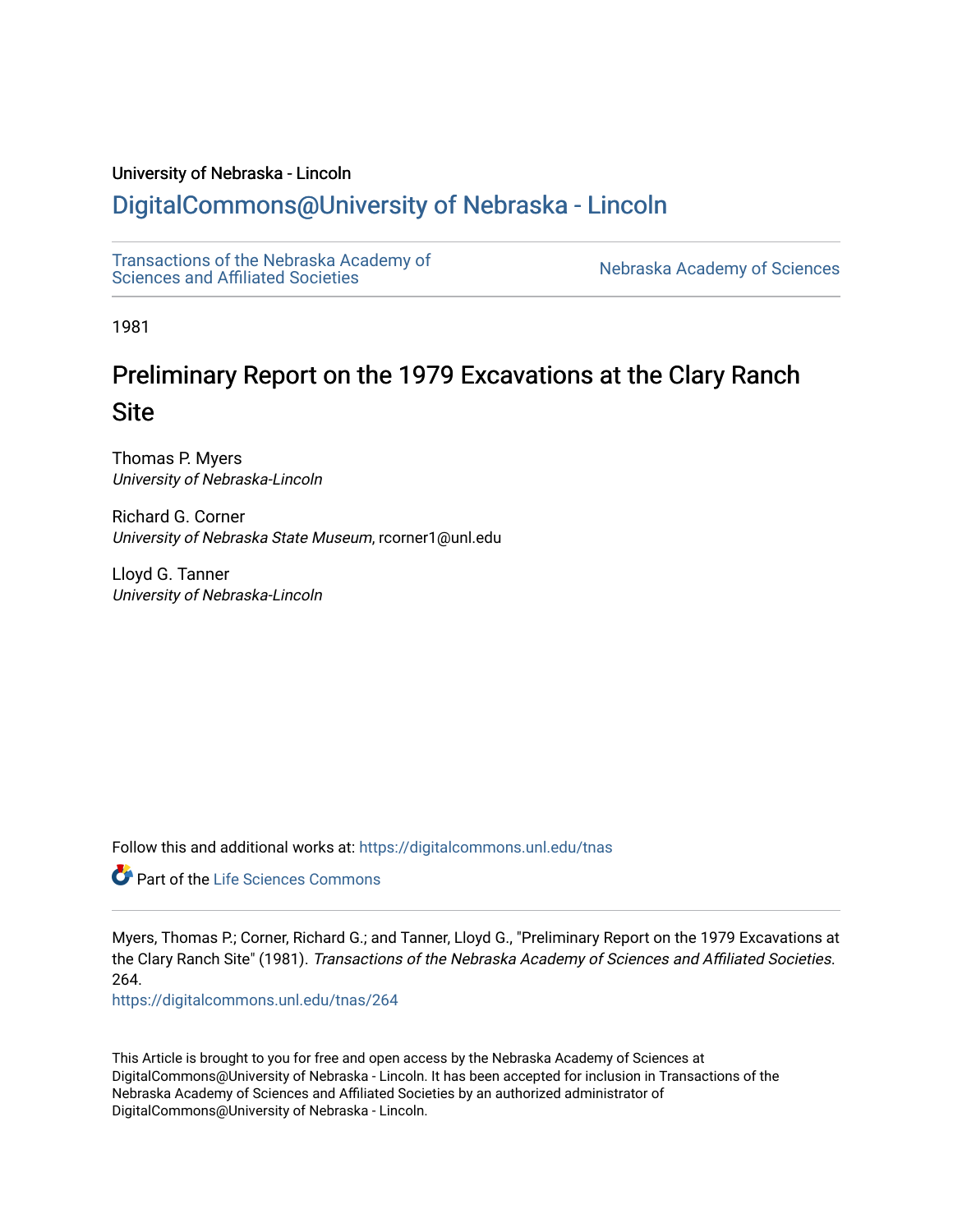# **ANTHROPOLOGY**

# PRELIMINARY REPORT ON THE 1979 EXCAVATIONS

AT THE CLARY RANCH SITE

Thomas P. Myers, R. George Corner, and Lloyd G. Tanner

University of Nebraska State Museum University of Nebraska-Lincoln Lincoln, Nebraska 68588

During the summer of 1979 excavations at the Clary Ranch Site (A,h Hollow, Garden County, Nebraska) demonstrated the presence of  $a \perp$  ate Paleoindian bison-butchering site. Bison tooth-eruption patterns indicate that the kill took place in late spring to early summer. Turtle and canid bones were also recovered. The presence of Frederick and Mescrve points suggests an antiquity of more than  $8,500$  yr for the site.

#### t t t

# INTRODUCTION

The habits of the early occupants on the Great Plains are fairly well understood. It is known, or at least supposed, that they were hunters and gatherers who relied principally on bison for food and raw materials. It is presumed that they lived in fairly small groups and occasionally congregated into larger groups either by accident or design. Certain raw materials such as Alibates Dolomite and Knife River Flint were sufficiently esteemed that they were carried far from their sotirces in the Texas panhandle and northwestern North Dakota, respectively.

During the last decade it has become increasingly evident tha: not all Paleoindian sites were occupied for the same reason. More importantly, archaeologists have been developing techniques to distinguish one kind of site from another. It is even possible to determine the season in which a site was occupied. This kind of information can only be acquired through the use of careful field techniques and meticulous record keeping. Necessary information usually is not available for sites excavated more than a decade ago because field notes were not sufficiently detailed. In many instances debitage and animal bones were discarded in the mistaken belief that they could provide no useful information.

Excavations at the Clary Ranch Site are providing new and more complete information about early man on the Great Plains. It is the first recorded kill and butchering site associated with materials of the Frederick Complex. Moreover, it is the first excavated Paleoindian bison kill which took place in the spring. When excavations are completed, much more information about the behavior of the early inhabitants of the Great Plains is expected.

## THE CLARY RANCH SITE

The Clary Ranch Site (25Gd106) was reported to the University of Nebraska State Museum in 1970 and was visited by several members of the Museum staff. Because the Museum had no archaeologist at that time, nothing further was done until 1978. In November 1978 we tested the site through the use of a coring tool in order to estimate its extent. In 1979 extensive test excavations were made. A part of the data gathered at that time is included in this report.

Before excavation, the site was visible only as an inter· mittent, horizontal exposure of bison bones and flint chips included in old valley·fill (Terrace-2) deposits for a distance of some 300 m along the north-facing bank of Ash Hollow Creek in Garden County, Nebraska (Fig. 1). Most of the old valleyfill had been eroded so that about 2 m of colluvial and eolian sediments covered the occupational level, but some 15 m overlie the occupation level at the western end of the site.

The site shows in the exposure as a low bench or terraceremnant against the Late Tertiary Ash Hollow Formation. Underlying the bone bed are sediments interpreted as the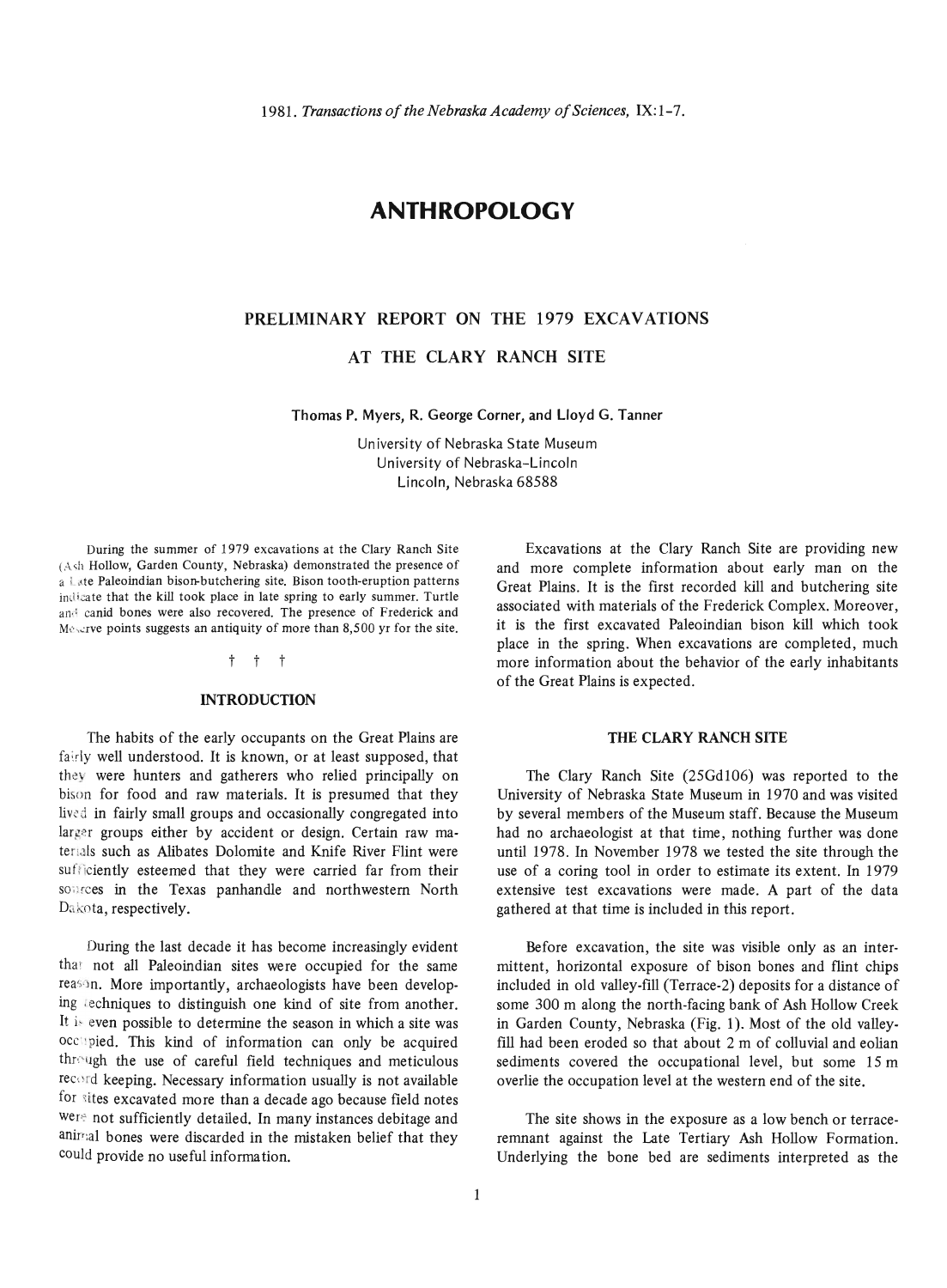

FIGURE 1. Location of the Clary Ranch Site and other selected Paleoindian sites in Nebraska.

remnants of an old bog containing charred wood and hackberry seeds. Since only one bone was found in the lower sediments, we believe that the site was dry, probably a meadow, at the time of occupation. The bone bed is in a water-laid buff silt which contains hackberry seeds and snail shells. Some of the bone-bearing deposits were eroded by a high-energy flood which deposited a pavement of large lime-cemented siltstone slabs above the bone deposit. Subsequently the entire fill was capped by recent alluvium. Soil samples from the bone bed and bog deposits were examined by Margaret R. Bolick, palynologist, University of Nebraska State Museum. No pollen was found.

# **METHODS**

Overburden was removed from the bone bed utilizing contractors' earth-moving equipment. Survey datum points were established within and at the margin of the site and a I-m grid system was laid out. The bone bed was exposed with hand tools consisting of trowels, paint brushes, ice picks, and dissecting needles. The bone-bearing sediment was moist and easily worked after initial exposure but became hard and nearly unworkable after several hours. Wash bottles were used to keep the sediment moist. Each square that was worked was allotted a page in a graph-paper notebook and the provenience of every bone and artifact within that square was recorded and field numbers assigned. A mosaic of the bone and artifact distribution of the entire site was constructed. A 5-ft contour interval map of the Clary Ranch Site area was made using a plane table and alidade, and the area excavated in the 1979 field season was plotted. Elevations were derived from a bench mark 1.2 km east of the site.

The fragile condition of the bones permitted the exposure of only 50  $m<sup>2</sup>$  in the time available. The bones were exposed and allowed to dry before several coats of preservative were applied. The fossils were then encased in plaster jackets and transported to the Museum laboratory. About 40% of the *Bison* material and all of the non-bison bones collected in the 1979 field season have been prepared. Matrix samples were wet screened yielding a varied gastropod fauna, which has not yet been studied. Additional screening may produce small vertebrates as well. All of the Clary Ranch artifacts and fossils discussed in this report are housed in the collections of the University of Nebraska State Museum (UNSM).

# THE BONE BED

Bones in the bone bed were badly broken and almost wholly disarticulated. No bone larger than a metapodial was unbroken and most metapodials were also broken. There were only a few articulated bone units discovered in the 50  $m<sup>2</sup>$ excavation. Such heavy butchering leaves the strong impression that the people were extracting every possible bit of nourishment from the bones of seven to eight bison. This would not be surprising in a winter kill site where more food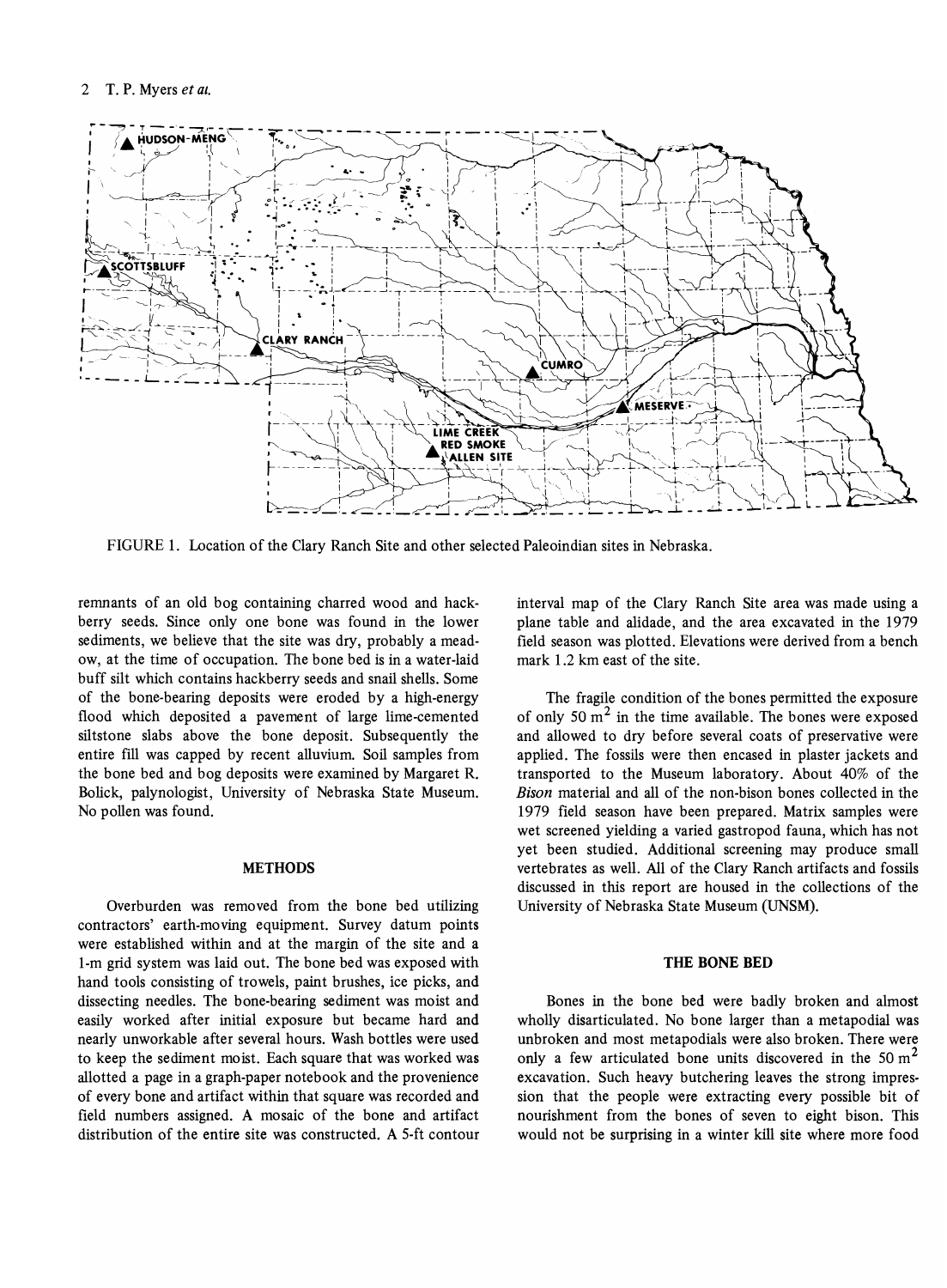$w_i$ : ald be difficult to obtain. But, in a summer kill such heavy ut lization is difficult to explain. It may suggest that many  $p_{\text{v}}$  ple were present.

It is difficult to determine the arrangement of the bone  $b \geq 0$  on the basis of excavations to date. The margin has been  $n$ . thed only on the south side, and we are close to the creek  $_{\text{O}}$ : the north. The bed continues to the east and west for a c' siderable distance. It is known that areas of dense bone  $a$  amulation are separated by areas in which there are few o '10 bones. The bone concentrations are more like lines of b. : es than piles. A better understanding of the configuration (l' ile bone bed must wait until next season.

## ARTIFACTS

During the 1979 excavations only two stone artifacts and thereen flakes were recovered. In addition, a crude knife was forced in the slump from an unexcavated portion of the site.  $S<sub>0</sub>$  al flakes and a point tip were collected from the slump in  $\frac{1078}{10}$ . Most of the flakes appear to have been resharpening the as. No bone with a use mark or patterned wear has yet been identified.

# Stone Artifacts

The two complete bifacial artifacts recovered from the be.· . bed in 1979 would ordinarily be classified as projectile polis. However, closer inspection reveals step-fracturing, crushing, and faceting along the edges of the blades, suggesting Ihat they may have been used as knives immediately prior to discard.

*Artifact 1*. Artifact 1 is a Frederick Point which functioned as a knife (Fig. 2a). It is made from yellow-brown Republican River Jasper (Carlson and Peacock, 1975, a Nebr ka State Historical Society mimeographed article entitled Li  $\approx$  distribution in Nebraska) which outcrops along the Resolican River in southwestern Nebraska. The oblique, passibled flaking characteristic of Frederick points is somewhat  $0<sub>1</sub><sub>1</sub>$  and by resharpening even though this technique was ret and for some of the reworking. A slight alternate bevel is a ind on the right side of the blade. Several short basal this ing flakes have been removed from each side of the base givi it a somewhat wedge-shaped cross-section. Both basal and tateral grinding are present. Crushing, step-fracturing, and song faceting are evident along the blade edges. Measuremess-are presented in Table I.

*irtifact* 2. Artifact 2 is a Meserve Point which functioned  $a<sub>s</sub>$  a knife (Fig. 2b). It was fashioned from dark-pink chal $ced_{\text{Cay}}$  with white inclusions, perhaps derived from Flattop Butte in northeastern Colorado. The blade is alternately



FIGURE 2. Stone points (knives) from the Clary Ranch Site. a. Frederick Point (L=6.5 cm), Republican River Jasper. b. Meserve Point (L=4.05 cm), Flattop Chalcedony. Scale applies equally to both points.

|       |  | TABLE I. Metric attributes of points from the Clary Ranch |  |  |  |
|-------|--|-----------------------------------------------------------|--|--|--|
| Site. |  |                                                           |  |  |  |

| Attribute <sup>7</sup> | Meserve<br>Point<br>$(A79-22-1)$ | Frederick<br>Point<br>$(A79-22-2)$ |
|------------------------|----------------------------------|------------------------------------|
| Length                 | 4.05                             | 6.50                               |
| Width                  | 2.00                             | 2.50                               |
| Thickness              | 0.60                             | 0.70                               |
| Basal width            | 2.00                             | 2.10                               |
| Hafting width          | 2.00                             | 2.35                               |
| Hafting thickness      | 0.60                             | 0.55                               |
| Concavity depth        | 0.50                             | 0.30                               |

\* Measurements **in** centimeters.

beveled on the left side, one edge being much more prominently beveled than the other. The original flaking pattern is difficult to determine because of reworking, but several horizontal, parallel flakes are visible on the obverse side of the point. Several basal thinning flakes have been taken from the base, leaving a wedge-shaped cross-section. Both basal and lateral grinding are present. Some faceting and step-fracturing are visible on the steeply beveled edge. The other edge is distinctly rounded, partially obliterating old step-fractures. The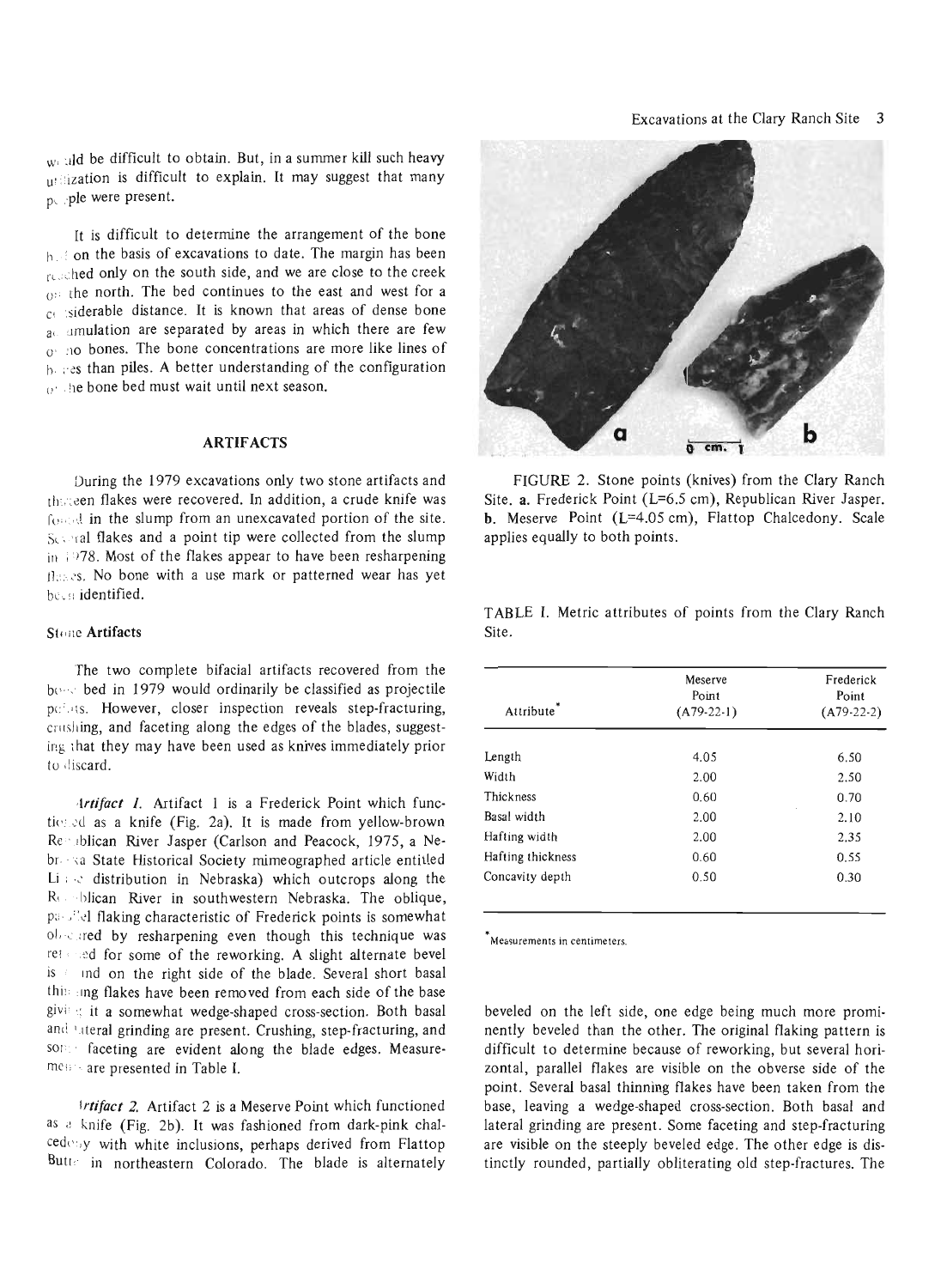#### 4 T. P. Myers *et* af.

measurements of this point are presented in Table I. The shoulder visible on the left side of the point in Figure 2 is 1.6 cm from the top of the basal concavity.

*Artifact* 3. A very thin projectile point tip made of brown agate with black inclusions was found on the slump during our visit in 1978. The thin, finely flaked tip is not similar to either of the two complete points recovered in 1979, but it is similar to the well-made Pelican Lake points often found in the Nebraska Sand Hills. Edge wear is very slight.

*Artifact* 4. This artifact was picked up from the slump of an unexcavated portion of the site by a visitor during the 1979 excavations. It is a thick, unifacial knife made from a pebble of greenish-brown agatized wood of the sort found in the local gravels. Crushing and step-fracturing are visible along the working edge.

# Bone Artifacts

Although many bones showed spiral fractures, impact fractures, or butchering marks, no bone tool has been identified. However, one canid humerus had been ringed and snapped (Fig. 3), probably for the manufacture of some other artifact such as a bone bead.

# FAUNAL REMAINS

Only three vertebrate taxa were found at the Clary Ranch Site during the summer of 1979, but additional work at the site including wet-screening is expected to reveal more. The



FIGURE 3. Ringed and snapped canid humerus (UNSM 78004). Total length is 3.93 cm.

Clary Ranch Local Fauna includes box turtle *(Terrapene ornata),* dog or coyote *(Canis* sp.), and bison *(Bison* sp.). Four or five species of snails appear to be present, but the invertebrate fauna will not be discussed in this report.

# SYSTEMATIC DESCRIPTIONS

Class Reptilia Order Chelonia Family Emydidae *Terrapene ornata* (Agassiz) Ornate Box Turtle

#### Referred Specimens

Left anterior portion of carapace, UNSM 78000; costal fragment, UNSM 78001.

#### **Discussion**

The partial carapace is referred to the ornate box turtle even though some differences are noted. The shell is not as domed as in several modern individuals, and it is somewhat larger. Holman (1969: 173) also found that *T. ornata* material from the Sangamon (Late Pleistocene) of Denton County, Texas, was somewhat larger than Recent individuals. The damaged nuchal most resembles *Terrapene* in that it is smooth, unkeeled, and unserrated. In these respects it differs from other emydid genera. Peripherals six through eight are longer than they are high.

The species is present but not common in some Middle to Late Pleistocene local faunas of the central Great Plains (preston, 1979). It was also present at the Allen Site (UNSM Collecting Locality Ft-50) on Medicine Creek in southwestern Nebraska. It is commonly found today in treeless open areas of western Nebraska and is extremely independent of water (Hudson, 1958:94).

> Class Mammalia Order Carnivora Family Canidae *Canis* sp. Undetermined Canid

# Referred Specimens

Partial left articulated humerus and ulna, UNSM 78002; distal end right humerus, UNSM 78003; distal end left humerus,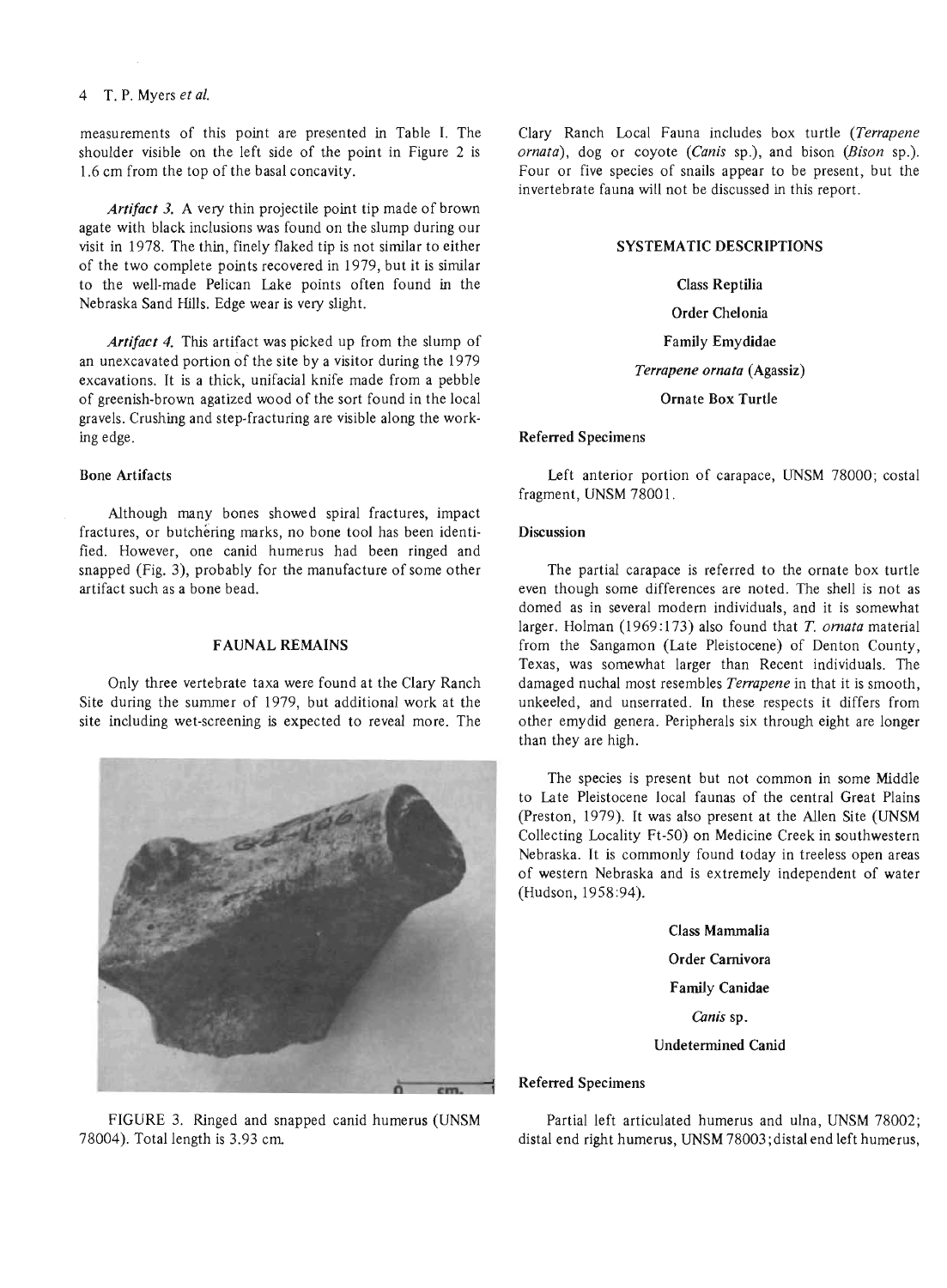$1$   $\cdot$  SM 78004 (Fig. 3); proximal 3/4 right femur, UNSM 7 .. )05; two partial pelves, UNSM 78006 and 78007.

#### J i" cussion

At present it is not known whether this material represts coyote *(Canis latrans)* or domestic dog *(Canis familiaris),*  a it is almost impossible to assign *Canis* post-cranial elements t, a species (Walker, 1975:220). Even though the material  $f_n$ <sup>1</sup>'s within the size range of the coyote, its specific identity i: uncertain because a coyote-sized dog *(Canis familiaris)*  b '.' been reported from an archaeological site in Canada (Wil-State, 1975:209). The domestic dog has been reported from ! ':;.:'; as old as 8,400 B.C. (Lawrence, 1968:43). At least two jf . ividuals are present in the Clary Ranch Site.

# Order Artiodactyla Family Bovidae *Bison* sp. Bison

## Referred Material

Seventy-seven units consisting of partial horn cores, skull fragments, maxillae, mandibular rami, vertebrae, scapulae, en.: 5 of long bones, metapodials, carpals, tarsals, and phalanges, UNSM 78008-78084. Articulated bones were assigned a single permanent number.

#### Discussion

All of the long bones are fragmentary, the only complete elements being carpals, tarsals, and phalanges. Based on duplication of elements and aging of individuals at least seven bison individuals are present, ranging in age from about 3 mo to a mature individual which was about 10 yr old. No fetal remains have been found.

Only six partial rami and five maxillae were available for determining ages. Three of the rami and one maxilla are of an age group just more than  $3$  mo (0.3 yr) old (Figs. 4a and  $5a, b$ ). Four maxillae and one ramus (Fig. 4b) are of the 2.3 yr group; one ramus (Fig. 5c) may belong to the 4.3 yr group. Only one mature adult, more than 5.3 yr is present. No representative of the 1.3 or 3.3 yr groups has been found. Frison  $(1978a:51)$  found several individuals at the Vore Buffalo Jump, a Late Prehistoric site in northeastern Wyoming, which were 1-2 mo old. These individuals are apparently just slightly Younger than the Clary Ranch specimens. It seems probable thai a single kill event occurred at the Clary Ranch Site in early summer. This is quite unusual in that most prehistoric Communal bison kills excavated to date took place during the fall · Reher, 1974:114).



FIGURE 4. Bison tooth-eruption in two left mandibular rami. a. UNSM 78023,0.3 yr. b. UNSM 78022, 2.3 yr. Total length of ramus a is 27.9 cm. Scale applies equally to both rami.



FIGURE 5. Bison tooth-eruption in three right mandibular rami. a. UNSM 78025, 0.3 yr. b. UNSM 78024, 0.3 yr. c. UNSM 78021, 4.3 yr. Total length of ramus a is 17.3 cm. Scale applies equally to all three rami.

The criteria which have been used for sex determination in bison, such as horn core length and curvature, mandible widths (Reher, 1973:94), and measurements of metapodials (Bedord, 1978), are taken from remains which are poorly preserved or nearly absent from our sample. It should be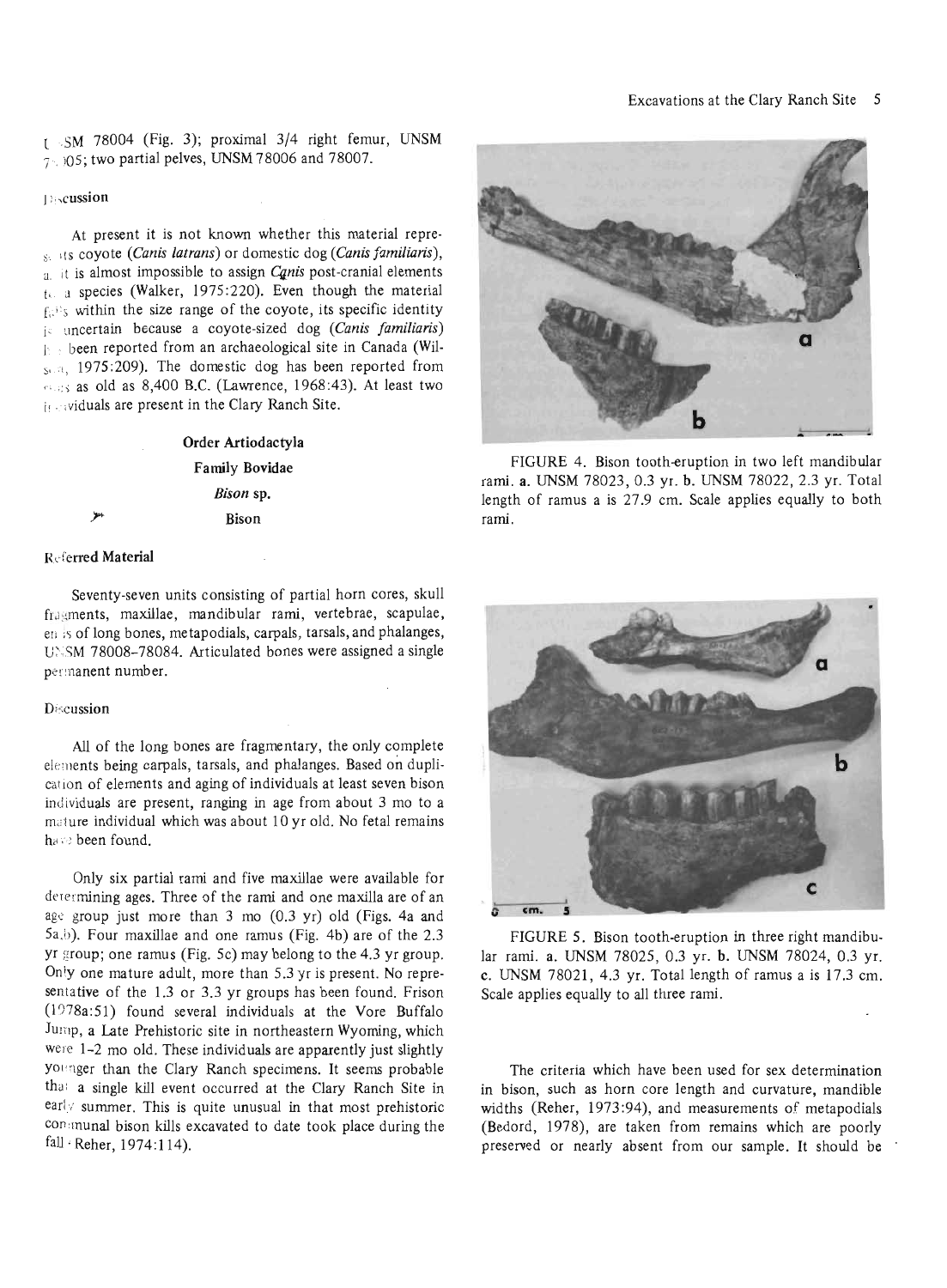#### 6 T. P. Myers *etal.*

noted, however, that some specimens are much larger than others, perhaps indicating sexual dimorphism. In addition, more bulls might tend to be associated with a site which was operated in early summer rather than one which was operated during the fall. Future work at Clary Ranch, however, may show a normal distribution of sizes.

Many of the bison remains show butcher marks in the form of scratches (Fig. 6), impact fractures (Fig. 7), or gouge marks. Such marks are seen on some mandibular rami, distal ends of humeri, dorsal spines of thoracic vertebrae, proximal ends of tibiae, and on some ribs. Other elements show obvious breakage from butchering such as the removal of dorsal spines from thoracic vertebrae, separation of the ball of the femur from the diaphysis, and removal of the dorsal arch from the atlas. As yet no systematic study of the skeletal elements to compare butchering techniques at the Clary Ranch Site with other sites has been made.

No attempt is made here to assign any of the Clary Ranch bison material to a specific taxon as only two horn cores are available and both are from relatively young animals. The size range of the material available falls within the size ranges of both the Scottsbluff bison (Barbour and Schultz, 1932; Schultz and Eiseley, 1935 and 1936) population and the Lipscomb population (Barbour and Schultz, 1936; Schultz, 1943), both collections of which are in the University of Nebraska State Museum Undoubtedly this material can be referred to an extinct form.

## **CONCLUSIONS**

Excavations in 1979 revealed that the Clary Ranch Site is a Late Paleoindian site occupied by people who used Frederick and Meserve points as knives. No radiocarbon date is yet available but the site's antiquity should be similar to the 8,690±380 B.P. date obtained for the Frederick level at the Hell Gap Site (Frison 1978b: Table 2.5) and the 8,862±260 B.P. date for the Meserve Site (Wedel 1961: 74).

Tooth-eruption patterns of a small sample of bison dentition indicate that the site was occupied in the early summer. Nevertheless, the animals were heavily butchered to the point of nearly complete disarticulation and the breakage of such poorly productive marrow-producing bones as metapodials. No bone larger than a metapodial was unbroken.

Future excavations in other parts of the site may reveal kill-and-camp areas with which to test preliminary conclusions and which should contribute to our knowledge of Late Paleoindians on the High Plains.

# **ACKNOWLEDGMENTS**

We are very much indebted to Orin Clary who discovered the site and encouraged us to work there. We are also grateful to Dennis Shimmin and the Nebraska Game and Parks Commission who greatly facilitated our work at the site. Excavations at the site were supported by the Research Initiation



FIGURE 6. Butchering marks on a distal left humerus (UNSM 78045). Length of longest scratch is 0.67 cm.



FIGURE 7. Impact fractures on a distal left humerus (UNSM 78045). Total length is 14.8 cm.